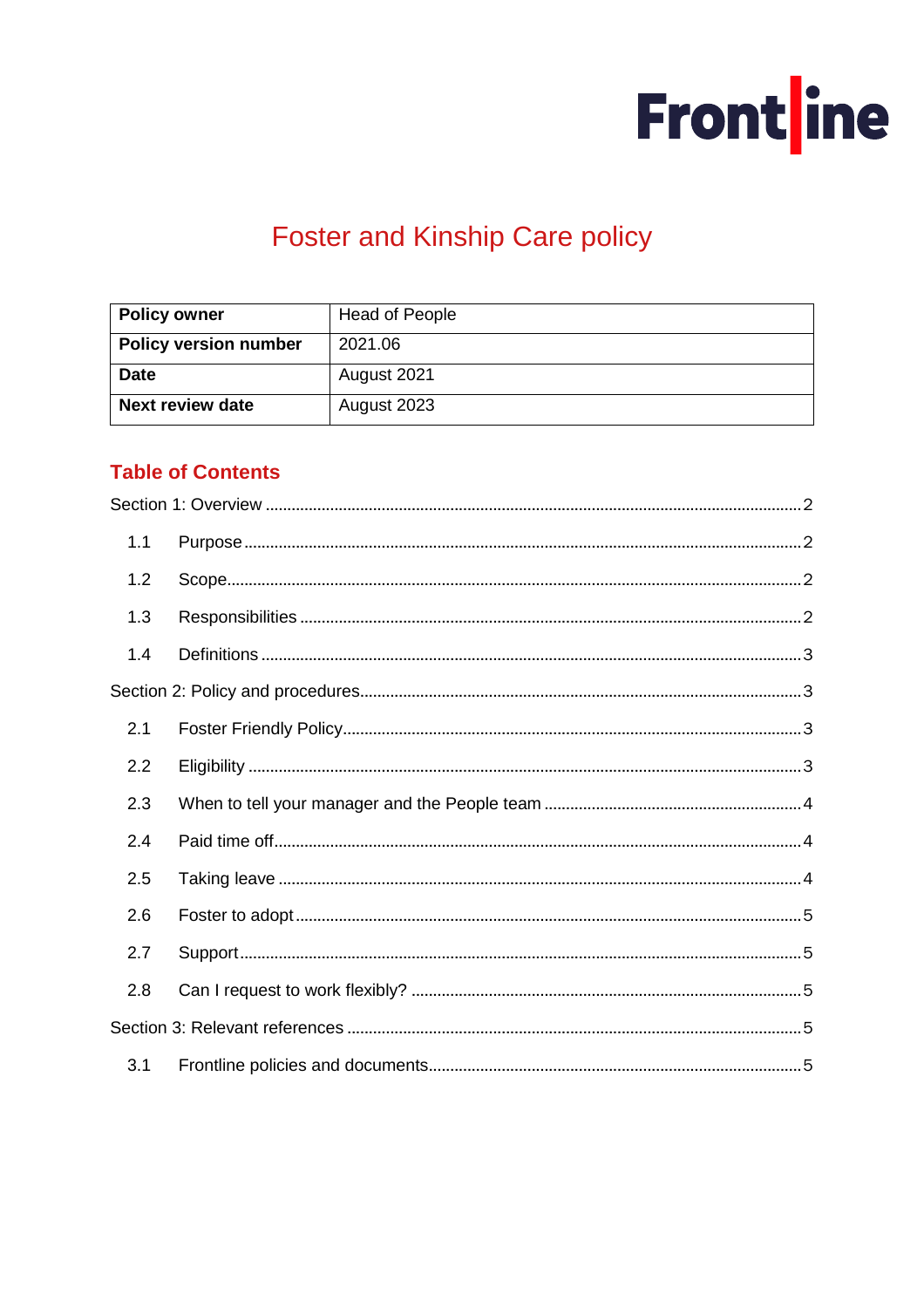

# <span id="page-1-0"></span>**Section 1: Overview**

#### <span id="page-1-1"></span>1.1 Purpose

1.1.1 This policy is here to help you and us plan ahead when considering being a foster carer/parent. We want to make sure everything is as clear as possible for you, so you can plan your finances, time off and any support you may need.

### <span id="page-1-2"></span>1.2 Scope

- 1.2.1 This policy applies to all permanent and fixed term employees.
- 1.2.2 This policy will be available in the People folders in the Fewer Better Rules Book

#### <span id="page-1-3"></span>1.3 Responsibilities

- 1.3.1 The Head of People is accountable for ensuring that this policy is applied correctly.
- 1.3.2 The People team are involved in delivering the policy.
- 1.3.3 Line managers are responsible for liaising with the employee in relation to their period of leave, and where necessary arranging cover for the role.
- 1.3.4 Employees who are applying for leave are responsible for following the process outlined in this policy.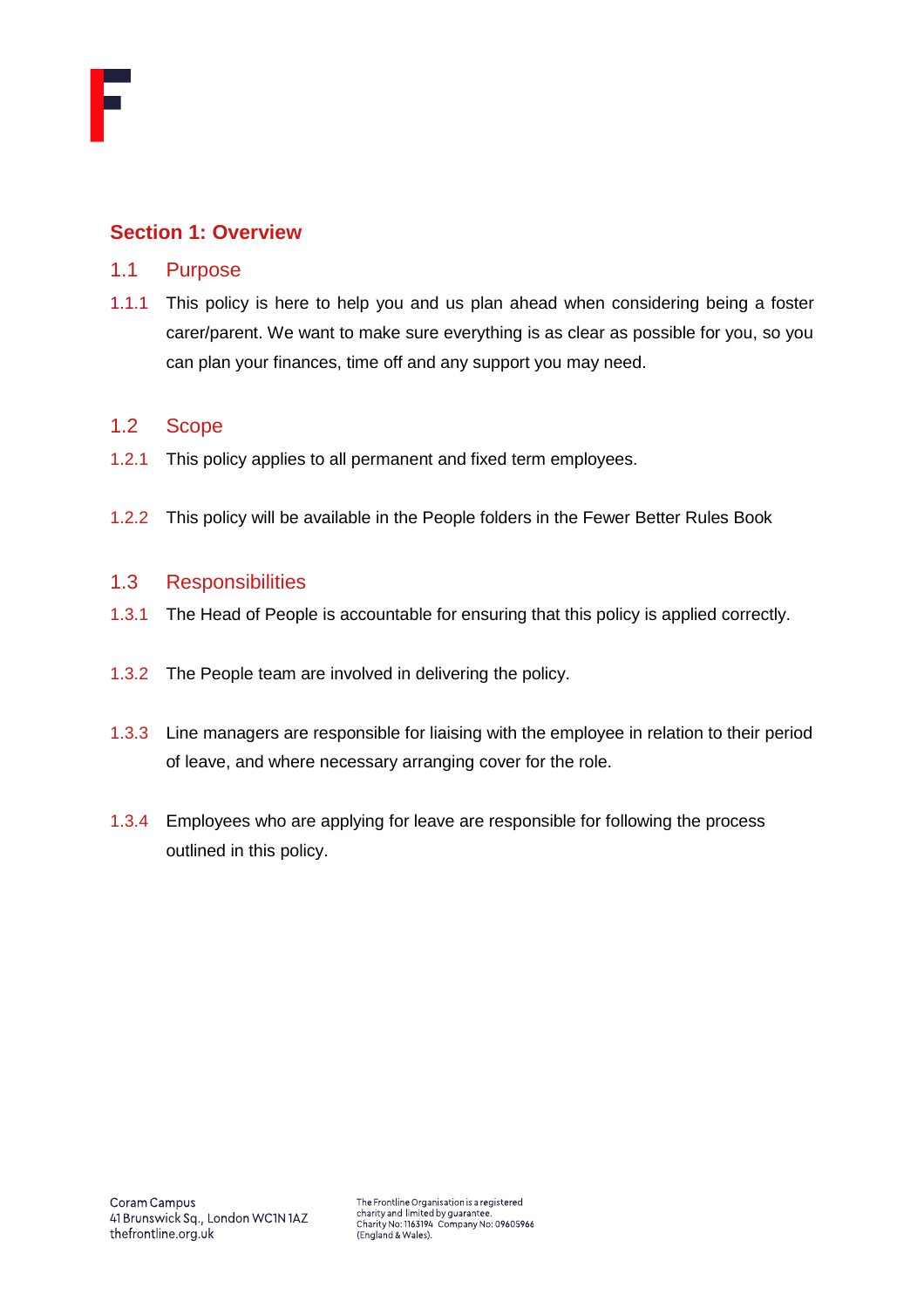

# <span id="page-2-0"></span>1.4 Definitions

| <b>Foster Carer</b> | Foster Carers provide children who are unable to live with their birth |
|---------------------|------------------------------------------------------------------------|
|                     | family a stable home on a temporary or longer-term basis either        |
|                     | through a local authority or registered independent fostering          |
|                     | provider.                                                              |
|                     |                                                                        |

**Kinship Carer** Kinship care is when a child who cannot live with their birth parents is looked after by extended family members or friends. This must be a formally approved arrangement.

# <span id="page-2-1"></span>**Section 2: Policy and procedures**

# <span id="page-2-2"></span>2.1 Foster Friendly Policy

2.1.1 We recognise and value the contribution that foster carers make to society and especially the lives of children in care. We understand that foster carers who do other work in addition to fostering need some flexibility in their working arrangements in order to meet the needs of their fostered child.

# <span id="page-2-3"></span>2.2 Eligibility

- 2.2.1 In order to be eligible for foster leave and pay you must:
	- have passed at least six months continuous service (and passed your probationary period)
	- be applying to become a foster carer with a local authority or registered independent fostering provider
	- be an approved foster carer and have a child in placement (or have had a child in placement for 75% of the previous 12 months) or are an approved kinship foster carer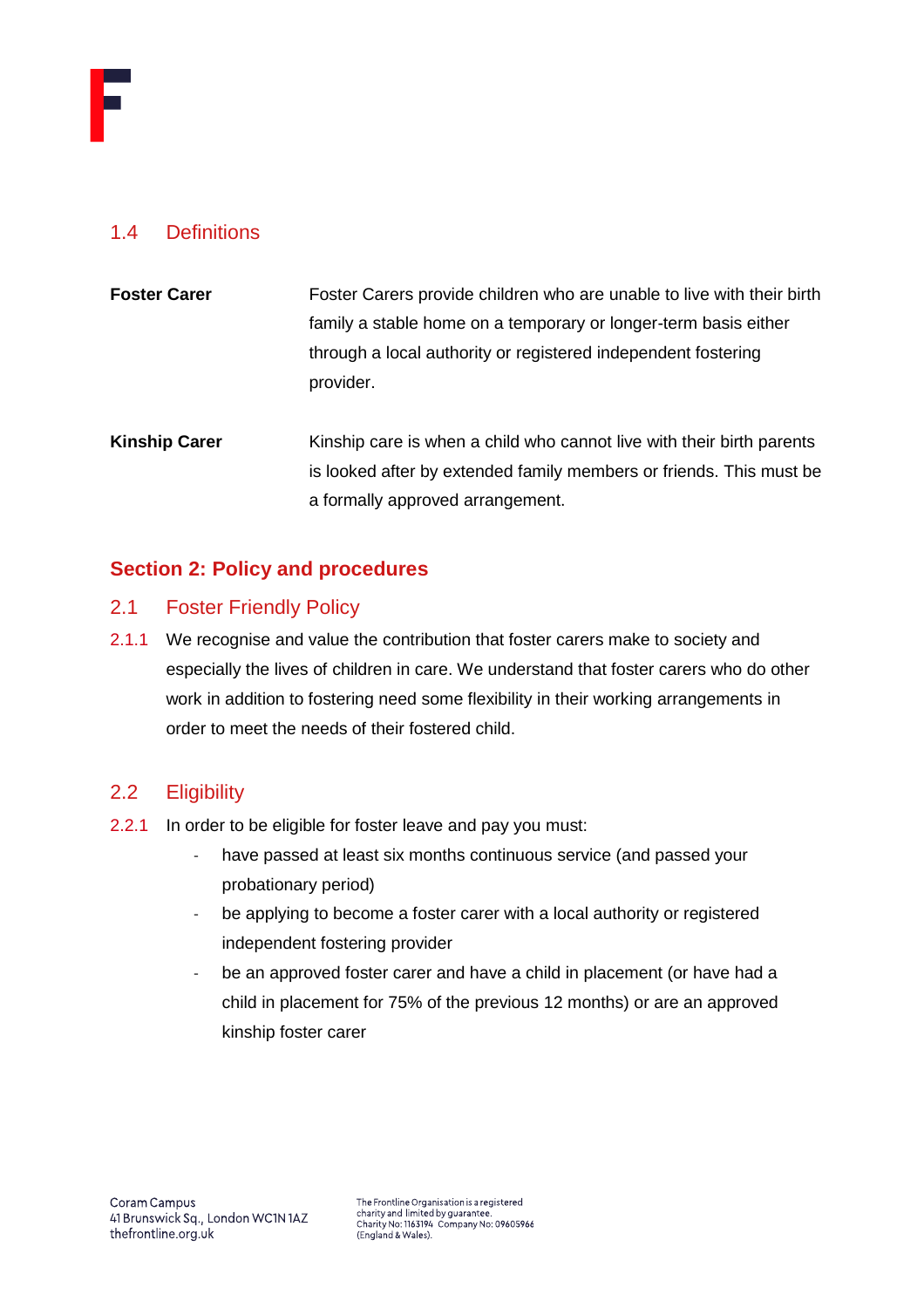

#### 2.2.2 **What documentation you need to supply**

You may need to supply the People team with the following documents:

- Confirmation of registration
- Confirmation of application details

## <span id="page-3-0"></span>2.3 When to tell your manager and the People team

2.3.1 We encourage you to share that you are planning to apply to be a Foster or Kinship with your manager as soon as possible, to ensure they can support you and are aware that you may require flexibility and time off.

#### <span id="page-3-1"></span>2.4 Paid time off

- 2.4.1 We recognise that being a foster or kinship carer requires flexibility and a commitment to a number of appointments and trainings. To support you with this you are entitled to take up to five days paid leave in a rolling calendar year for Fostering and Kinship commitments. These might include (but are not limited to)
	- assessment and initial training prior to approval as a foster carer
	- attendance at panel for approval
	- long-term placement of a child/young person
	- child review meeting
	- annual foster carer review meeting and training

#### 2.4.2 **If you have exhausted this leave**

If you need more time than the five days provided under this policy, you would need to take annual leave, unpaid leave or make use of the flexible working practices, see [Leave and Absence policy.](https://thefrontline.sharepoint.com/:b:/r/sites/FBRB/Shared%20Documents/Operations/People/General/Leave%20and%20Absence%20Policy%202021.04.pdf?csf=1&web=1&e=Xx90aR)

# <span id="page-3-2"></span>2.5 Taking leave

2.5.1 You should agree with your manager in advance of when you plan to take any leave for foster or kinship related activities. All leave should be logged on Cezanne under "Other Absence", "Foster/Kinship Care"